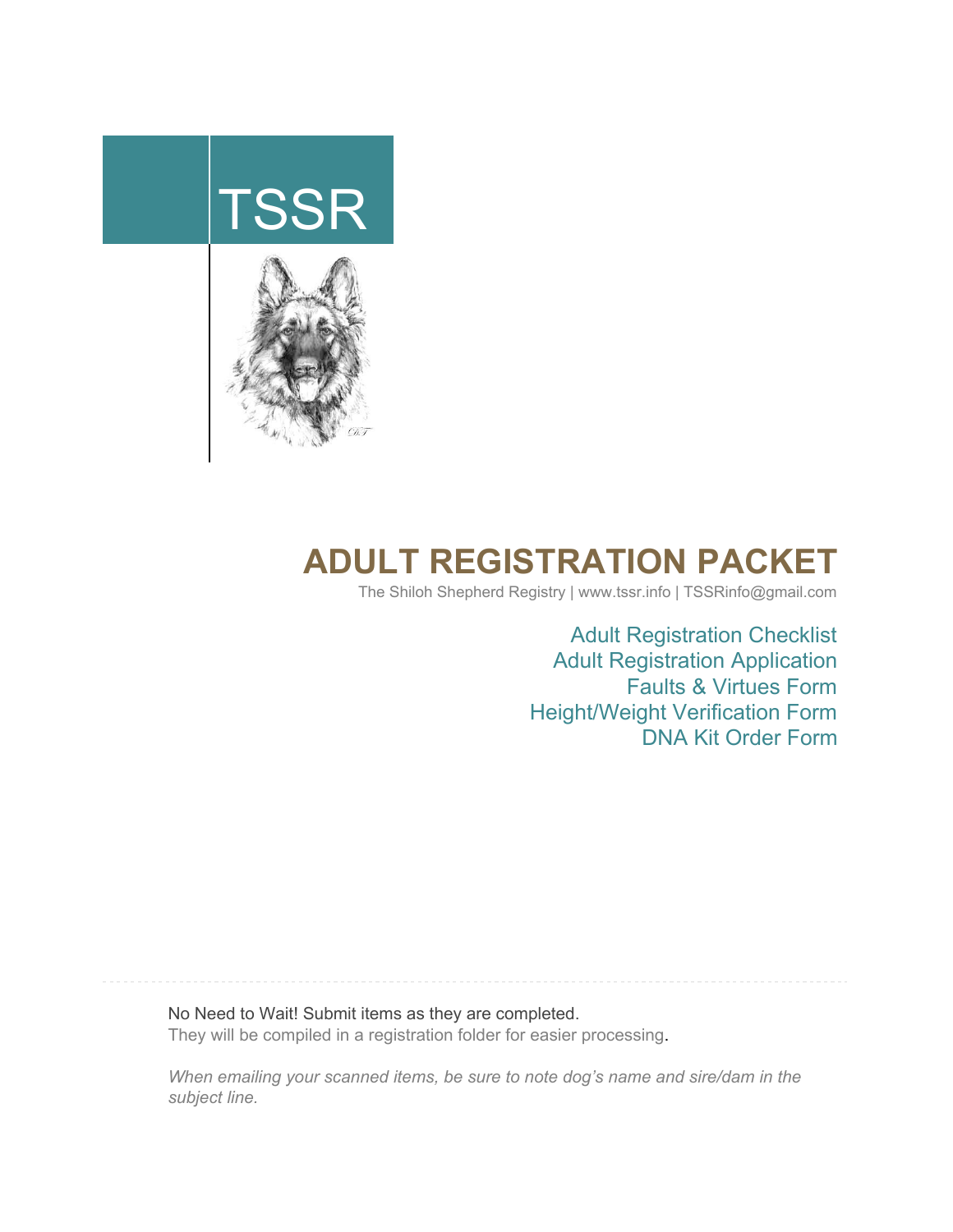

### **ADULT REGISTRATION CHECKLIST**

Your Shiloh has now reached adult age (24m/2Y), the following checklist is designed to help you organize for adult registration.

- ◻ BREEDER APPROVAL to upgrade to breeding papers
- ◻ HEALTH TESTING submit scanned copies via email as it is completed
	- o Hips, required all dogs (see current rules & regulations for details)
	- o Heart, required on breeding dogs (see current rules & regulations for details)
	- o Heart, holter; required on all breeding dogs with dob after 1/2017; all others highly recommended & encouraged
	- o Elbows, highly recommended
	- o Thyroid, highly recommended
	- o Eyes, highly recommended
	- o TLI, recommended
	- o DM (degenerative myelopathy) DNA test, highly recommended
- ◻ DNA Kit Request (breeding dogs)
	- o submit online request at [www.papers.tssr.info/DNA](http://www.papers.tssr.info/DNA) , or
	- o complete form, scan to PDF and submit online with payment, or
	- o snailmail completed form and payment to the address provided on form
- ◻ TEMPERAMENT TEST (breeding dogs)
	- o a PDF scan of completed temperament test (TT, CGC, CGN or equivalent) can be submitted to registry office as soon as it is complete (make sure call name, sire/dam are in the subject line; it will then be added to your registry folder for processing)

### ◻ FAULTS & VIRTUES

- o fill out completely; your breeder can assist you, if needed
- o submit online at [www.papers.tssr.info/adult-registration/faults-virtues](http://papers.tssr.info/adult-registration/faults-virtues/) , or
- o scan to PDF and email to registry office (make sure call name, sire/dam are in the subject line; it will then be added to your registry folder for processing)
- ◻ HEIGHT/WEIGHT VERIFICATION
	- o fill out completely and have signed, then
	- o scan to PDF and email to registry office (make sure call name, sire/dam are in the subject line; it will then be added to your registry folder for processing)
- ◻ 4 PICTURES
	- o standing, each front and back; side views (left and right)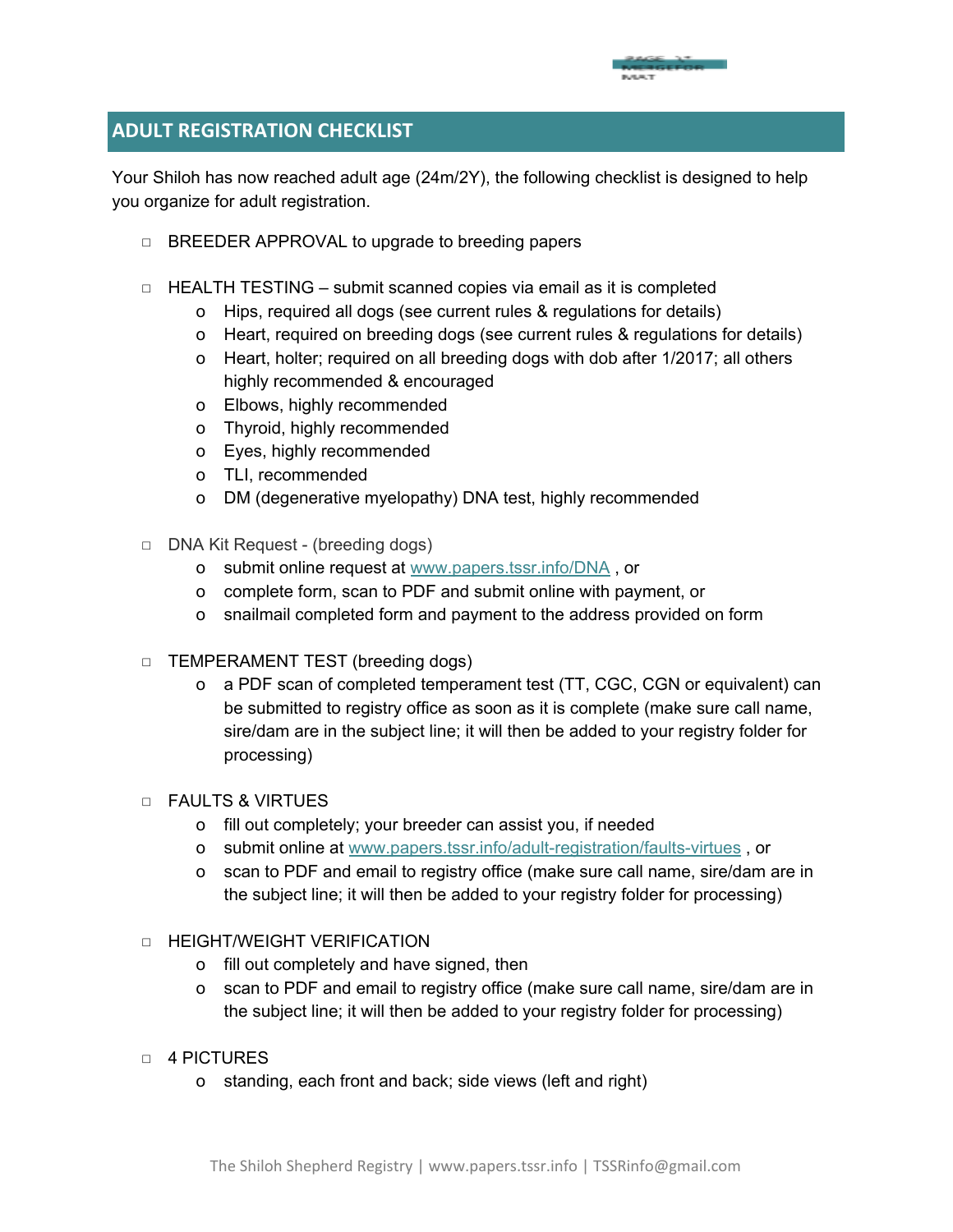### TSSR SHILOH SHEPHERD REGISTRY **ADULT REGISTRATION APPLICATION**

☐Adult Non-Breeding ☐Adult Breeding ☐Upgrade to Adult Breeding

#### **YOUR DOG:**

Registered Name (as noted on your Puppy Registration Certificate)

|                        | Call Name______________________________Registration Number ______________________ | Date of Birth:___________________        |
|------------------------|-----------------------------------------------------------------------------------|------------------------------------------|
| SIRE:                  |                                                                                   |                                          |
| <b>Registered Name</b> |                                                                                   |                                          |
|                        |                                                                                   | DNA Number of Sire: ____________________ |
| DAM:                   |                                                                                   |                                          |
| <b>Registered Name</b> |                                                                                   |                                          |
|                        |                                                                                   |                                          |
|                        |                                                                                   | DNA Number of Sire: ___________________  |
| <b>OWNERSHIP:</b>      |                                                                                   |                                          |
|                        |                                                                                   |                                          |
|                        |                                                                                   |                                          |
|                        |                                                                                   |                                          |
|                        |                                                                                   |                                          |

### **FORMS & TESTING**

copies of certificates & forms can be scanned and emailed to registry office immediately as they are completed

#### **HEALH TESTING:**

- $\square$  HIPS, all dogs (OFA or PennHip required for breeding dogs)
- ◻ HEART, breeding dogs, required
- ◻ HEART HOLTER, all dogs; highly recommended & encouraged; required breeding dogs dob after 1/2017
- ◻ ELBOWS, breeding dogs, highly recommended
- ◻ THYROID, breeding dogs, highly recommended
- ◻ EYES, breeding dogs, highly recommended
- ◻ TLI, breeding dogs, recommended
- ◻ DM (degenerative myelopathy) DNA test, breeding dogs, highly recommended

### **ADDITIONAL FORMS:**

- ◻ Faults/Virtues Form, all dogs
- ◻ Height/Weight Certification, all dogs
- ◻ Pictures, all dogs (4 standing left and right, front and back)

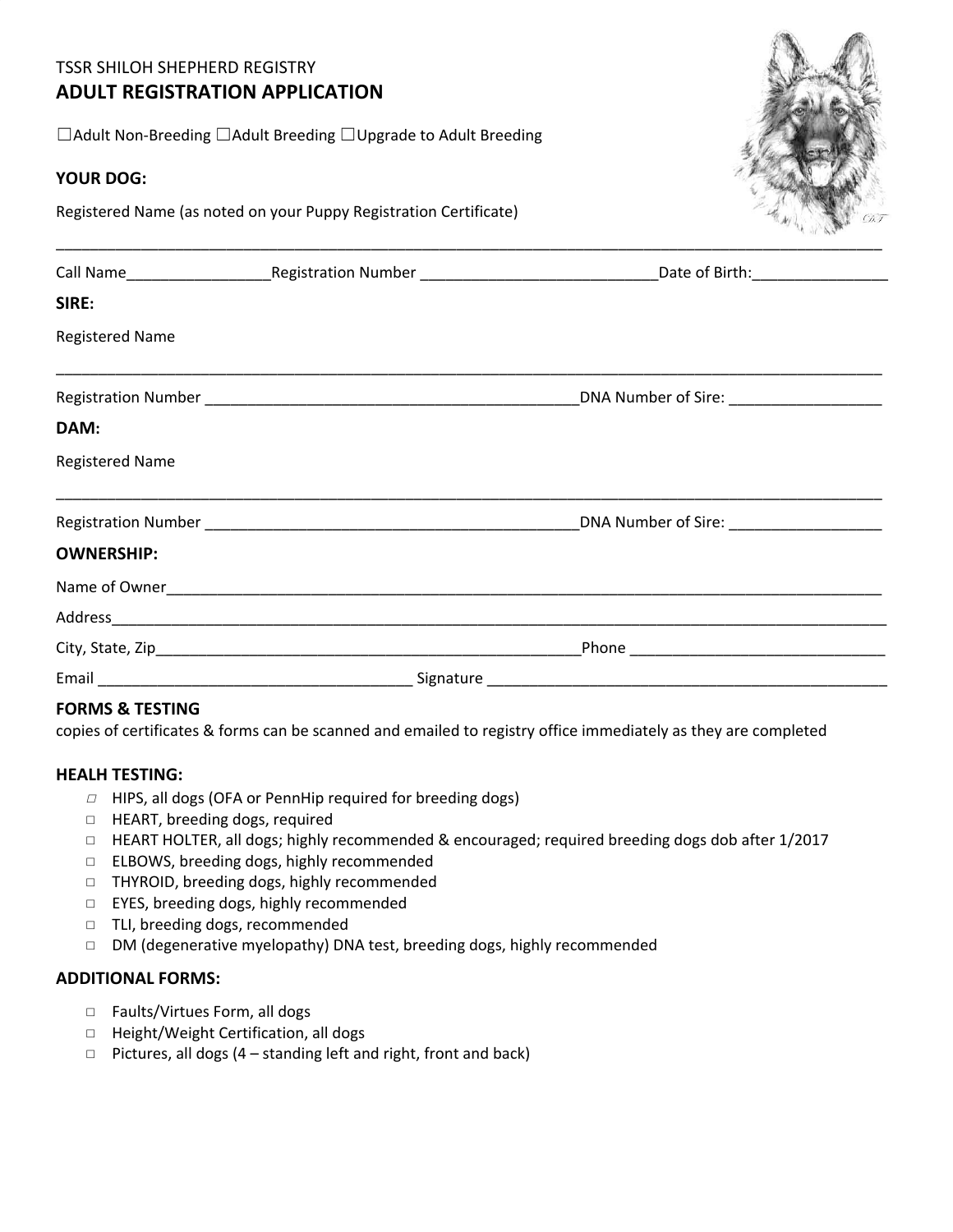

# **The Shiloh Shepherd Registry A Shared Vision, A Common Goal**

Dear Breeder/Owner's:

Enclosed you will find a chart that you need to fill out for EACH dog you own when applying for your permanent registration certificate. Please be HONEST in your evaluation. If you are not sure, please contact the Breeder of your dog or someone else that is familiar with the Shiloh Shepherd breed.

This information will be will be kept on file with the TSSR and is VERY CRITICAL to the future welfare of our Breed. Please take the time to read the following suggestions carefully.

- 1. Please print or type in all of your dog's information in the appropriate spaces on the second page of this form.
- 2. Please LOOK at the enclosed chart-Read items 1-92 carefully-THEN CONCENTRATE ON YOUR DOG. Now look back at the chart and circle faults that apply to YOUR DOG; then circle the VIRTUES. Faults—things that are missing or could be better/Virtues—things that are really nice about your dog.
- 3. Now you need to choose 7 numbers out of the 92 that BEST DESCRIBES YOUR DOG. (Please list them in the order of their importance 1-7 and put them on the Dominate side of the sheet.

**Example:** Start by looking at your dogs head-does he look more feminine? Then he would be listed as having a "bitchy" head. Do his ears "kite-out" (meaning lean more out to the sides then straight up)? Does he have a bad bite, missing teeth? Or—does he look alert and noble? Does he have a broad head? Are his eyes round or almond shape? What is the biggest FAULT you see in your dog? Is he perfect in STRUCTURE except for a hook tail? Then you would mark #76. Is he heavy boned, yet short and stocky? Then you would mark #74. Does he have any missing teeth? Then you would mark #02.

If you are having a difficult time with this form, please either call your breeder or have someone with Shiloh experience help you. When you have decided on the faults and virtues your dog possesses, list them 1-7 in their importance under the DOMINANT FAULTS AND VIRTUES column.

Having completed your dog's information and his/her dominant faults and virtues you must then send this form to your breeder. It is the DOG's BREEDER that must complete the RECESSIVE FAULTS AND VIRTUES and sign this form showing their approval. The recessives are the faults and virtues most prevalent and important in the littermates of your dog or history of the breeding lines that your dog comes from. Your Breeder should have this information, or have the means to get this information.

Please remember, there is NO such thing as a perfect dog. Please be fair and honest in listing your dog's faults. Please understand that this program is designed for the FUTURE well being of our Breed. If your dog has "kite ears" but Fantastic hips, Super intelligence, huge size etc., that does not mean your dog should not be bred due to his kite ears. What it does mean is that your dog should not be bred to another dog with kite ears. This is why the information in our Registry Breeding Profiles is so very important! Please do your part to help us maintain the absolute highest standards possible.

Thank you for your cooperation, TSSR Registrar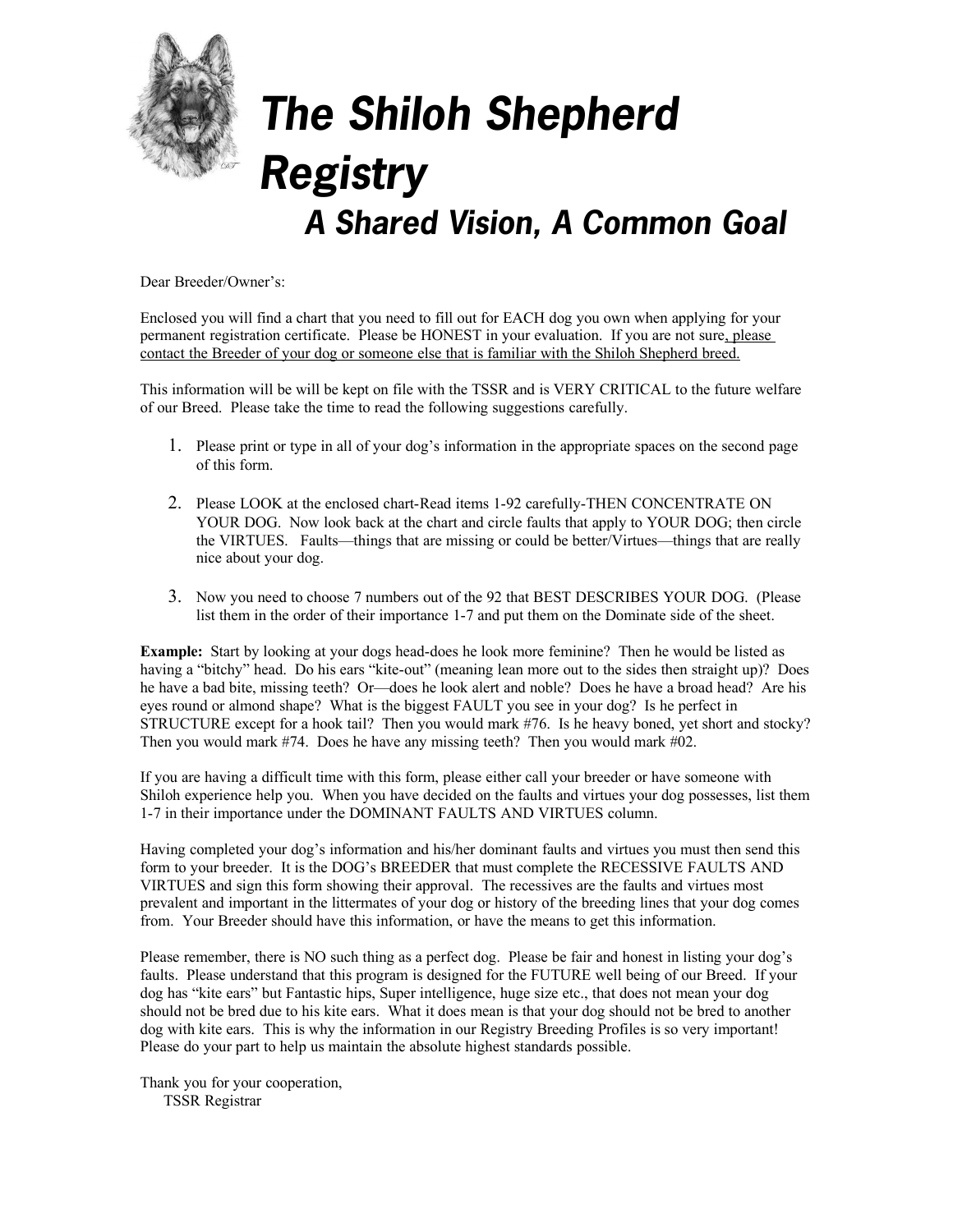# **The Shiloh Shepherd Registry A Shared Vision, A Common Goal**

| REGISTRATION# _________________DNA#________________TEMPERAMENT_____________                                                                                                                                                                                                                                                            |                                                               |       |                                                                                                                                                                                |                                                                        |
|----------------------------------------------------------------------------------------------------------------------------------------------------------------------------------------------------------------------------------------------------------------------------------------------------------------------------------------|---------------------------------------------------------------|-------|--------------------------------------------------------------------------------------------------------------------------------------------------------------------------------|------------------------------------------------------------------------|
| COLOR: ____________COAT VARIETY: __________HEIGHT: ________WEIGHT: _____________                                                                                                                                                                                                                                                       |                                                               |       |                                                                                                                                                                                |                                                                        |
|                                                                                                                                                                                                                                                                                                                                        |                                                               |       |                                                                                                                                                                                |                                                                        |
|                                                                                                                                                                                                                                                                                                                                        |                                                               |       |                                                                                                                                                                                |                                                                        |
|                                                                                                                                                                                                                                                                                                                                        | ******PLEASE LIST NUMBERS AND WRITTEN DESCRIPTION BELOW****** |       |                                                                                                                                                                                |                                                                        |
| <b>DOMINANT FAULTS AND VIRTUES</b>                                                                                                                                                                                                                                                                                                     |                                                               |       | <b>RECESSIVE FAULTS AND VIRTUES</b><br><u>1.)</u>                                                                                                                              |                                                                        |
| 2.)                                                                                                                                                                                                                                                                                                                                    |                                                               |       | 2.) $\qquad \qquad$                                                                                                                                                            |                                                                        |
| $3.$ )                                                                                                                                                                                                                                                                                                                                 |                                                               |       | 3.)                                                                                                                                                                            |                                                                        |
| $\left( \begin{array}{ccc} 4.1 & 0 & 0 \\ 0 & 0 & 0 \\ 0 & 0 & 0 \\ 0 & 0 & 0 \\ 0 & 0 & 0 \\ 0 & 0 & 0 \\ 0 & 0 & 0 \\ 0 & 0 & 0 \\ 0 & 0 & 0 \\ 0 & 0 & 0 \\ 0 & 0 & 0 \\ 0 & 0 & 0 \\ 0 & 0 & 0 \\ 0 & 0 & 0 \\ 0 & 0 & 0 \\ 0 & 0 & 0 & 0 \\ 0 & 0 & 0 & 0 \\ 0 & 0 & 0 & 0 \\ 0 & 0 & 0 & 0 \\ 0 & 0 & 0 & 0 \\ 0 & 0 & 0 & 0 & $ |                                                               |       | $\left( \begin{array}{ccc} 4.1 & \cdot & \cdot & \cdot \\ \cdot & \cdot & \cdot & \cdot \\ \cdot & \cdot & \cdot & \cdot \\ \cdot & \cdot & \cdot & \cdot \end{array} \right)$ |                                                                        |
| 5.)                                                                                                                                                                                                                                                                                                                                    |                                                               |       |                                                                                                                                                                                |                                                                        |
| 6.)                                                                                                                                                                                                                                                                                                                                    |                                                               |       | 6.)                                                                                                                                                                            |                                                                        |
| <u>7.)</u><br>Additional comments: Manual Comments: Additional Comments:                                                                                                                                                                                                                                                               |                                                               |       | <u>7.)</u>                                                                                                                                                                     |                                                                        |
| ***I, _________________________________have read the TSSR instructions regarding this form and<br>hereby state that I have answered all the above questions to the best of my ability. I am FULLY<br>AWARE of the fact, that ANY FRAUDULENT STATEMENTS MADE BY ME, WITH THE INTENT TO                                                  |                                                               |       |                                                                                                                                                                                |                                                                        |
| DEFRAUD FUTURE SHILOH OWNERS, will constitute the loss of my TSSR's Breeders License.                                                                                                                                                                                                                                                  |                                                               |       |                                                                                                                                                                                |                                                                        |
| Signature:                                                                                                                                                                                                                                                                                                                             |                                                               | Date: | the contract of the contract of the contract of the contract of the contract of the contract of the contract of                                                                | <b>Please Note:</b><br>It is best to contact your                      |
|                                                                                                                                                                                                                                                                                                                                        |                                                               |       |                                                                                                                                                                                | breeder to assist in                                                   |
|                                                                                                                                                                                                                                                                                                                                        |                                                               |       | _Zip:___________                                                                                                                                                               | completing this form.<br>Further, it is your dog's<br>breeder who must |
| Breeders Signature: Management of the Second Street and Second Street and Second Street and Second Street and S                                                                                                                                                                                                                        |                                                               |       | Date: <b>Example</b>                                                                                                                                                           | complete the recessive                                                 |
| <b>Print Breeders Name:</b>                                                                                                                                                                                                                                                                                                            |                                                               |       |                                                                                                                                                                                | faults and virtues                                                     |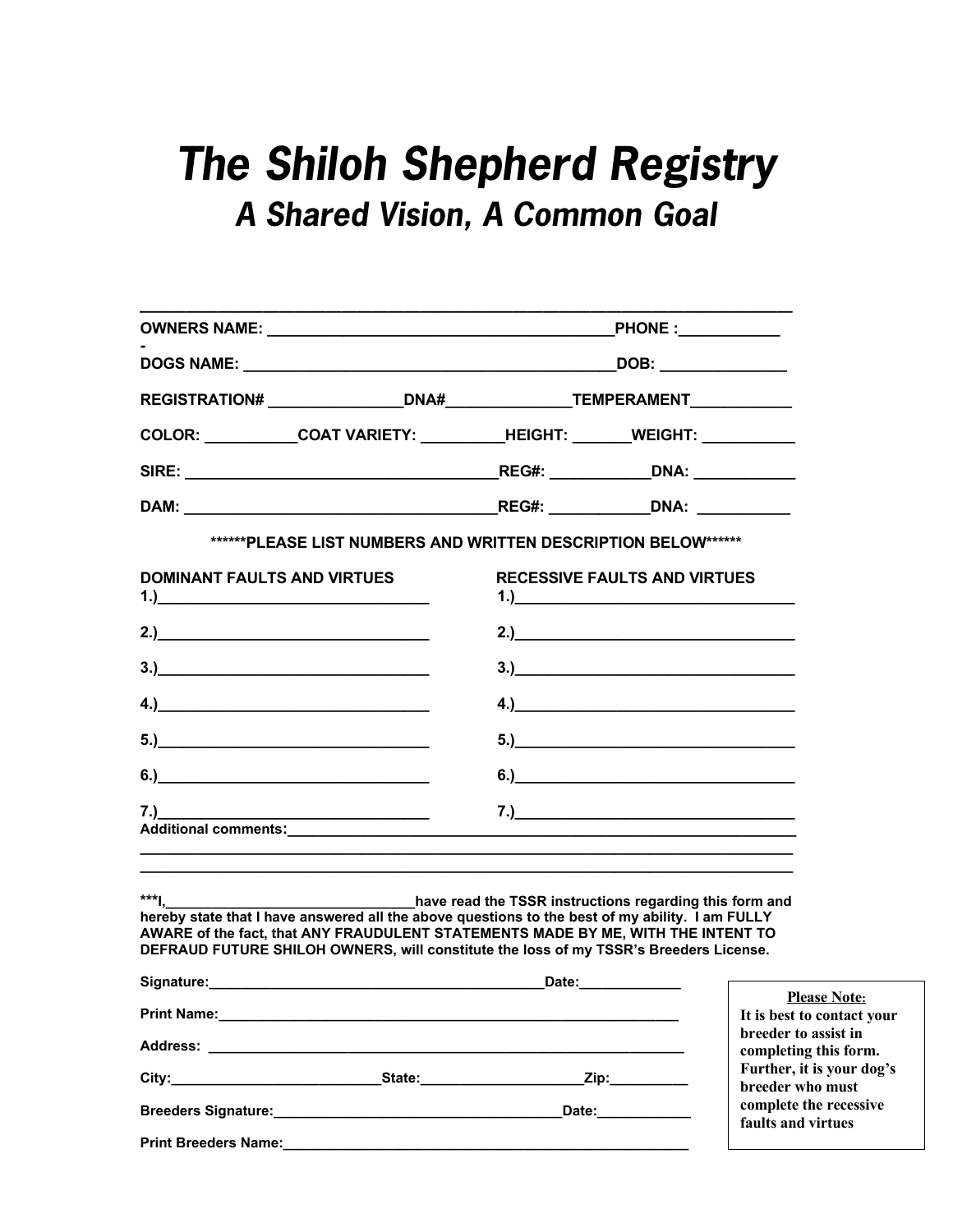### **Genetic Faults and Virtue List**

#### **GENETIC FAULTS**

- 01. Overshot or Undershot Bite
- 02. Missing or Extra Teeth
- 03. Light or Faded Muzzle
- 04. Roman Nose
- 05. Soft / Weak Ears
- 06 Kite Ears (leaning off to the sides)
- 07. Oversize (too tall) or Bonnet Ears
- 08. Round / Protruding / Droopy Eyes
- 09. Inadequate Stop
- 10. Narrow or Snipey~ (Bitchy) Head
- 11. Neck Too Long / Too Short /Weak
- 12. No Wither / low Stationed
- 13. Flat Chested / Poor Shoulder-Front Assembly
- 14. East/West Front/ Pinched Elbows
- 15. Soft/ Weak/ Sway Back
- 16. Roach Back/ Short Coupled
- 17. Too Long Bodied
- 18. Umbilical Hernia (Incomplete abdominal closure)
- 19. Narrow / Weak Hindquarters
- 20. Cow Hocked / Faulty Rear Drive (narrow thigh high hock)
- 21.Skinny/Extremely Narrow Structure
- 22. Poor Structure */*Too Short and Stocky
- 23. Undersized / Small Fine Bone
- 24. Steep / Flat Croup *I* Poor Tall Set
- 25. Short/ Hook/ Kinked/ Gay Tail
- 26. Hare Feet (extra long toes) */*Soft-Splay Feet
- 27. Weak Pasterns
- 28. Extra Long/ Curly/ Wooly Coat
- 29. Too short open or close coat
- 30. Faded Pigment/ Washed out Colors
- 31. Skin Allergies/Dermatitis / Mange
- 32. Gun Shy-Extreme Noise Sensitivity
- 33. Shy Temperament (overly cautious)
- 34. Sharp-Shy Temperament (non-approachable)
- 35. Spook-Coward Temperament (extremely fearful)
- 36. Unstable Temperament (unpredictable)
- 37. Cardiovascular Disorders (PDA)(PRAA)(AV/LVE)(SAS)
- 38. Cancer
- 39 Digestive Disorders (Mega-E, Bloat, IBS)
- 40 Elbow Dysplasia
- 41. Hip Dysplasia-Shallow Acetabulum, Severe Subluxation
- 42. Monorchid-Cryptorchid- Testicular Atrophy
- 43. Neurologic Disease
- 44. Ophthalmology Disease (eyes)
- 45. Pancreatic Insufficiency (EPI)
- 46. Severe Panosteitis
- 47. Reproduction Disorders
- 48. Other (Dewclaws, etc)
- **GENETIC VIRTUES**
- 49. Herding Ability / Excellent Agility
- 50. Schutzhund (working quality)
- 51. Super Intelligent (problem solver)
- 52. Easily Trained (responsive-willing worker)
- 53. Good Temperament (very sociable)
- 54. Alert and Noble Bearing ( the .look of an eagle.)
- 55. Good Hips (exceptional genetic strength)
- 56. Good Bite (genetically correct dentition)
- 57. Strong Lower Jaw, Even Muzzle
- 58. Good Ears (correct as per standard)
- 59. Strong Ears (naturally erect by four months old)
- 60. Broad Head (correct as per standard)
- 61. Almond Eyes (expressive, dark, well formed)
- 62. Good Nose (exceptional air scent-tracking ability)
- 63. Muscled Neck (strong, perfectly proportioned)
- 64. Wither-High and Well Defined
- 65. 45° Chest-Wither-Elbow (perfect front)
- 66. Deep Chest-Strong Well Balanced Front
- 67. Good Strong Top Line (as per breed standard)
- 68. Excellent Hindquarters (as per breed standard)
- 69. Extra Wide Rear-Exceptionally Strong
- 70. Perfect Saber Tall-Well Set In Croup
- 71. Leggy (with good stifle and hock)
- 72. Well Bent Hocks-Well Rounded Stifle
- 73. Excellent Feet and Pasterns (as per breed standard)
- 74. Broad Stocky Body with Well Sprung Ribs
- 75. Extra Oversize (bitches over 28"-males over 30")
- 76. Heavy Exceptionally Thick and Oval Bone
- 77. Super Structure-Perfectly Balanced (as per breed standard)
- 78. Excellent Movement (perfect flying trot)
- 79. Well Balanced-Easy Flowing Movement
- 80. Excellent Stamina, Vigor and Vitality (mental & physical
- 81. Other

*The following code numbers are used only in the case of known recessive genetic characteristics (prefixed RGC) for use in documenting the past generations of the dog.*

- 82. White Recessive (In first three generations)
- 83. Black Recessive (In first five generations)
- 84. Smooth Coat (only out of plush parents)
- 85. Plush Coat (only out of smooth parents)
- 86. BI-Color Alleles (In first three generations)
- 87. Sable with No Black/Tan Factor (In  $1<sup>st</sup>$  four generations
- 88. Aloof Temperament (totally loyal-devoted to family only)
- 89. Hard Temperament (independent)
- 90. Medium-Hard Temperament (protective)
- 91. Medium-Soft Temperament (very sociable)
- 92. Soft Submissive Temperament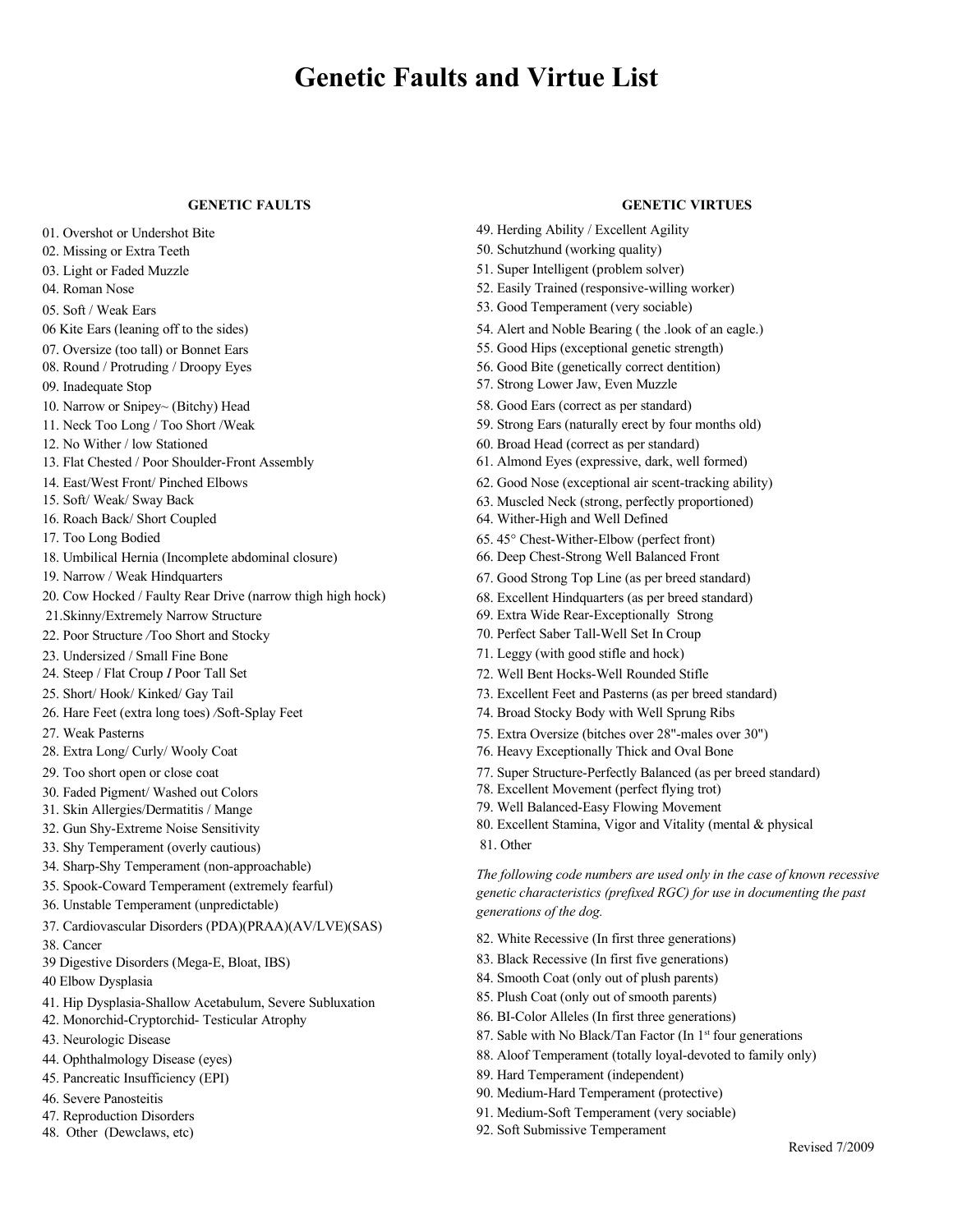## The Shiloh Shepherd Registry *A Shared Vision, A Common Goal*

## HEIGHT & WEIGHT VERIFICATION FORM

Section 3.03 Permanent Adult Breeding Certificates of Registration. 1(e). A certificate validating height and weight signed by a veterinarian, canine judge, accredited trainer, member of the TSSR Board of Directors, or a Certified Temperament Tester.

If unable to have height/weight verified as above, the following options are available: 1) Weight can be submitted with vet receipt showing weight. 2) Height can be submitted as an estimate along with photos of dog by tape measure or yard stick.

| <b>WEIGHT</b> |                                                                                                                                                                                                                                |                                                                                                                                                                                                                                |  |
|---------------|--------------------------------------------------------------------------------------------------------------------------------------------------------------------------------------------------------------------------------|--------------------------------------------------------------------------------------------------------------------------------------------------------------------------------------------------------------------------------|--|
|               |                                                                                                                                                                                                                                |                                                                                                                                                                                                                                |  |
|               |                                                                                                                                                                                                                                |                                                                                                                                                                                                                                |  |
|               |                                                                                                                                                                                                                                |                                                                                                                                                                                                                                |  |
|               |                                                                                                                                                                                                                                | Signature: contract to the contract of the contract of the contract of the contract of the contract of the contract of the contract of the contract of the contract of the contract of the contract of the contract of the con |  |
|               | HEIGHT (minimum males 28", females 26")                                                                                                                                                                                        |                                                                                                                                                                                                                                |  |
|               |                                                                                                                                                                                                                                |                                                                                                                                                                                                                                |  |
|               |                                                                                                                                                                                                                                |                                                                                                                                                                                                                                |  |
|               |                                                                                                                                                                                                                                |                                                                                                                                                                                                                                |  |
|               | Signature: Signature: Signature: Signature: Signature: Signature: Signature: Signature: Signature: Signature: Signature: Signature: Signature: Signature: Signature: Signature: Signature: Signature: Signature: Signature: Si |                                                                                                                                                                                                                                |  |
|               |                                                                                                                                                                                                                                |                                                                                                                                                                                                                                |  |

Submit to: scan and email PDF to **TSSRinfo@gmail.com**, or mail to: Christi Yonavick, TSSR, 98 Ridgeway Road, Birdsboro, PA 19508; (610) 378-1899

The Shiloh Shepherd Registry | www.tssr.info | [tssrinfo@gmail.com](mailto:tssrinfo@gmail.com) | v2022